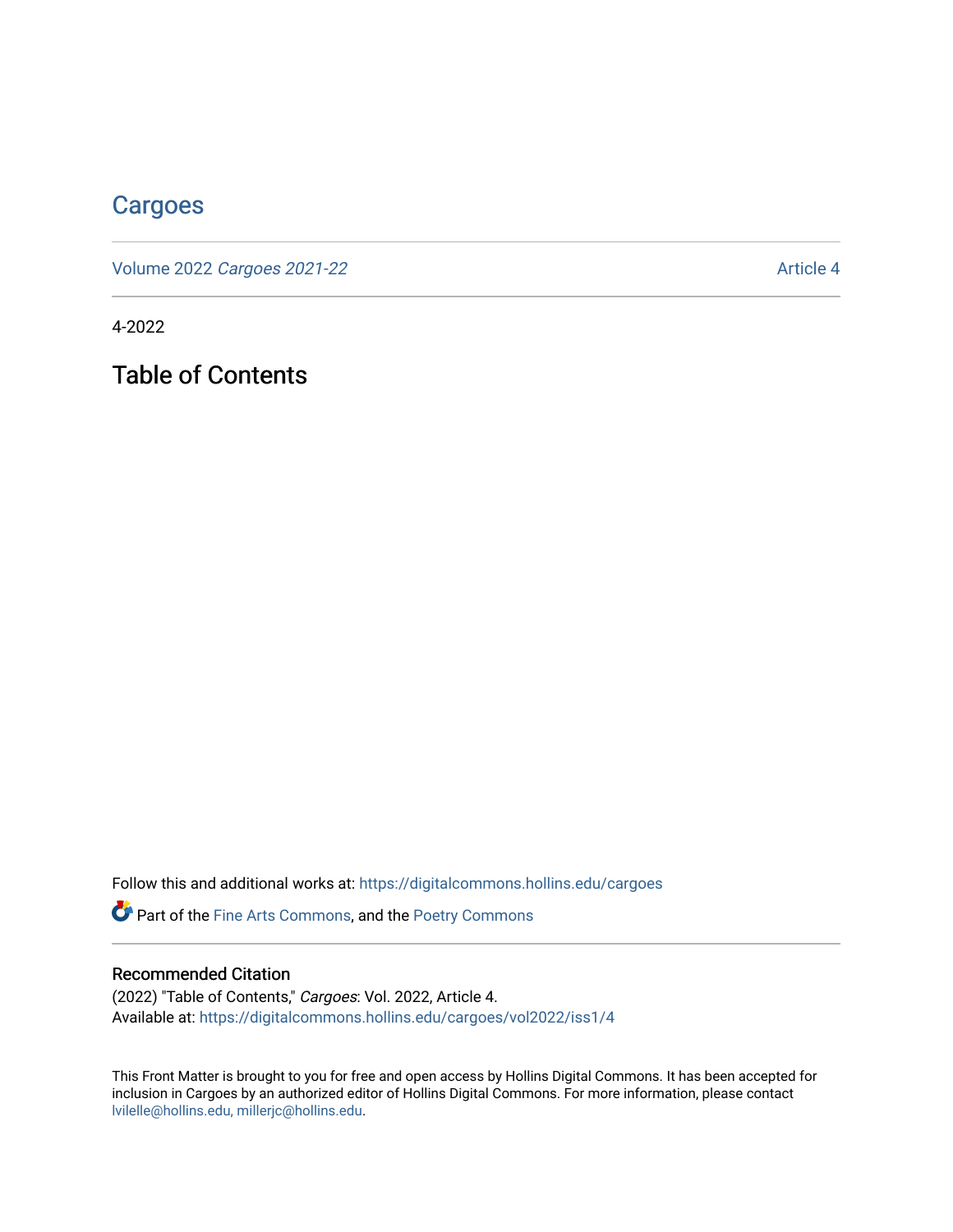## **Table of Contents**

### **Poetry and Prose**

| Grace Gaynor              | bread and butter                               | 9  |
|---------------------------|------------------------------------------------|----|
| Lindsey Hull              | The Memory-Keeper Box                          | 10 |
| Sophia Khan               | first bath                                     | 11 |
| Chanlee Luu               | The Mountain Boy (One More Time)               | 13 |
| Fiona Grannan             | Puck, Lesbian Love                             | 14 |
| Vanity Hernandez          | Sofrito                                        | 16 |
| Alexa Hulse               | girl crush                                     | 19 |
| Jaiya McMillan            | the pilot. the gardener,<br>the cook, and me   | 20 |
| Fiona Grannan             | YOU WAKE UP WITH FLEAS                         | 23 |
| Fiona Grannan             | practicing restraint                           | 24 |
| Theodore DeHoff           | perfect soil                                   | 27 |
| Chanlee Luu               | Le Jellyfish                                   | 29 |
| Syreeta<br>Combs-Cannaday | The Swap                                       | 32 |
| Julian Pleskach           | Next Wednesday,<br><b>Check the Church Pew</b> | 35 |
| Remi Lê                   | Prayers from the Grave                         | 36 |
| Grace Gaynor              | at summer camp                                 | 38 |
| Alexa Hulse               | sonnet for cancer season                       | 40 |
| Matilda Seiger            | Liza                                           | 42 |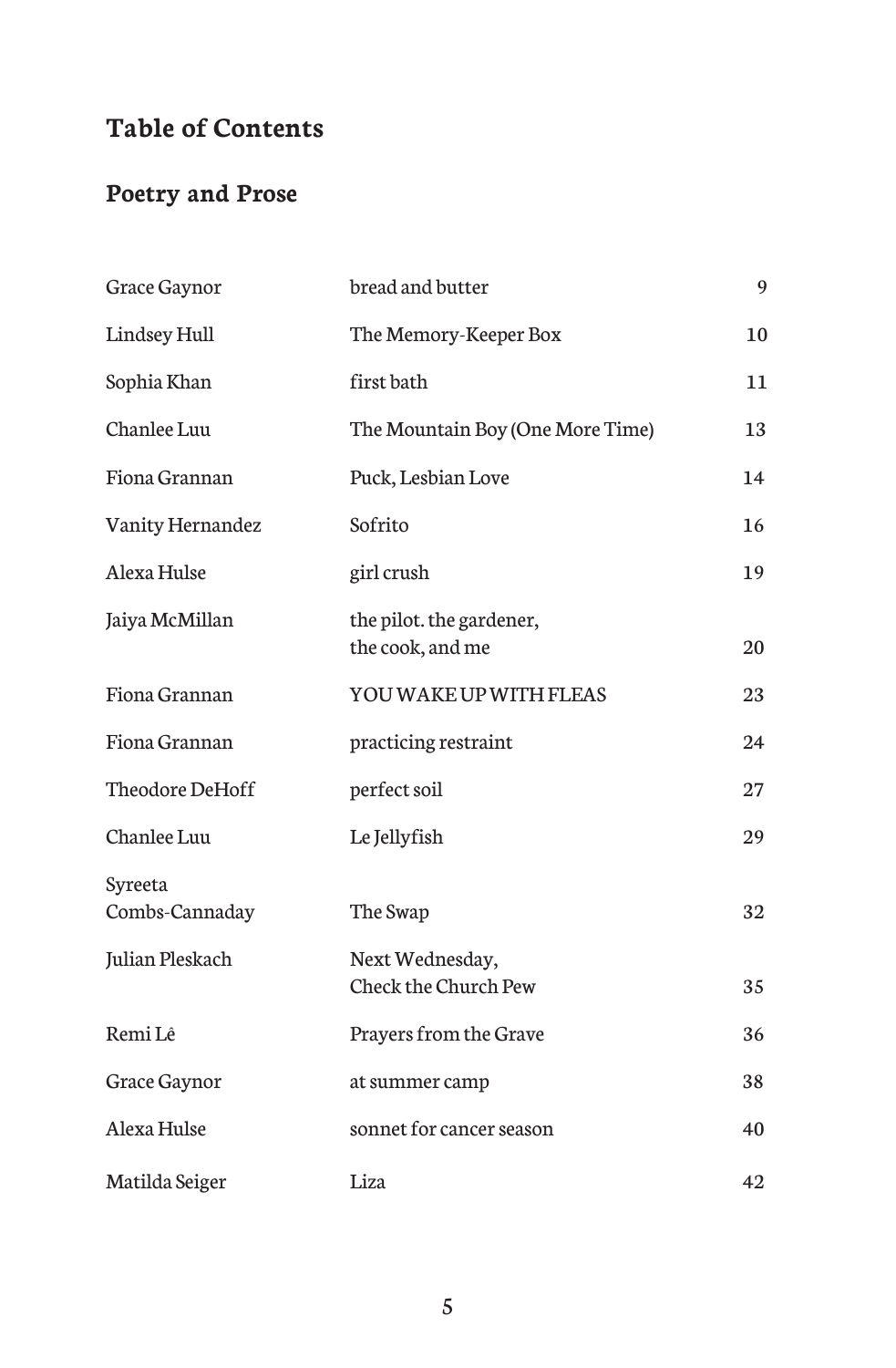## **Table of Contents**

#### **Poetry and Prose**

| Maggie Gildersleeve | Only Grownups Know              | 45 |
|---------------------|---------------------------------|----|
| Isabel Estrada Lugo | Every Night I Pray to Corn God  | 49 |
| Angel Díaz Miranda  | Cowboy synesthesia              | 50 |
| Angel Díaz Miranda  | Sinestesia de vaqueros          | 51 |
| Joey Mathis         | in which the fire is a metaphor | 53 |

#### **Nancy Thorp Poetry Contest**

| Sandra Lin       | this is what they did                                         | 56 |
|------------------|---------------------------------------------------------------|----|
| Nina Ballerstedt | Nani Tells the Story of My<br>Great-Grandfather and the Tiger | 58 |
| Beatrix Kim      | Farmhouse Feminism                                            | 59 |
| Elaine Kim       | Hanok( 한옥 )                                                   | 60 |
| Elaine Kim       | Sonnet as Open Sign                                           | 61 |
| Jessica Kim      | <b>Firework Girls</b>                                         | 62 |
| Josephine Almond | Strawberry Jam                                                | 63 |